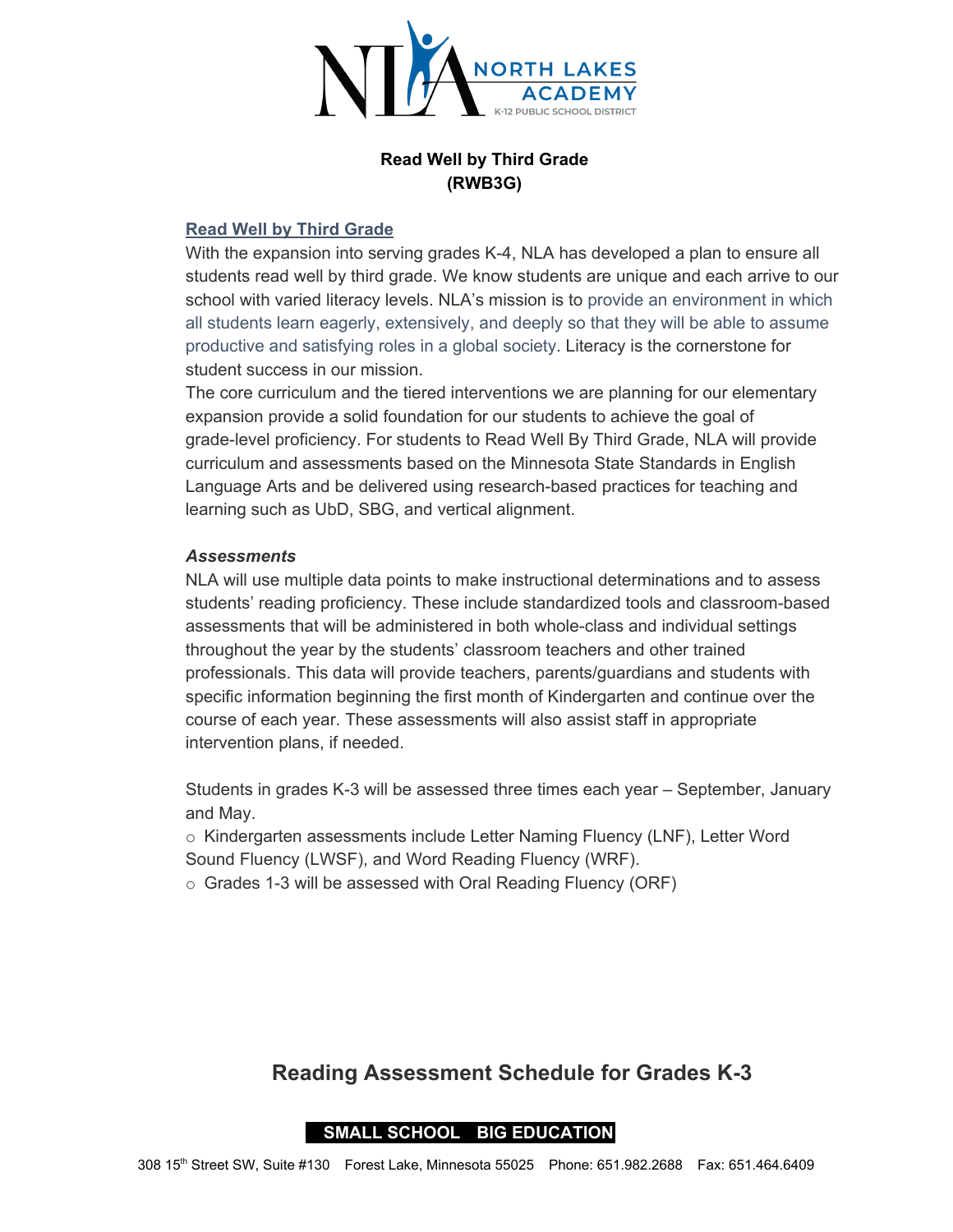

| <b>Grade</b>   | <b>Assessment</b>           | <b>Areas Addressed</b>    | <b>Timeline</b>                                                                                   |
|----------------|-----------------------------|---------------------------|---------------------------------------------------------------------------------------------------|
| K              | <b>FAST</b><br>earlyReading | LNF, LWSF &<br><b>WRF</b> | Fall--LS, OS, CP,<br>LN:<br>Winter-- LS, OS,<br>WS, NW, DW;<br>Spring--LS, SW<br>(50), WS, NW, DW |
| 1              | <b>FAST aReading</b>        | <b>ORF</b>                | Fall, Winter, Spring                                                                              |
| $\overline{2}$ | <b>FAST aReading</b>        | <b>ORF</b>                | Fall, Winter, Spring                                                                              |
| 3              | <b>FAST aReading</b>        | <b>ORF</b>                | Fall, Winter, Spring                                                                              |
| 3              | <b>MCA-III</b>              | Reading<br>Comprehension  | Spring                                                                                            |

Throughout the school year, teachers, administrators and school staff will be involved in regular data reviews to help inform instruction. These regular reviews of student data will ensure that each student, regardless of their level of reading ability, receives appropriate instruction geared to meet their needs. Where student achievement data suggests any student or student group is not making adequate growth to meet grade level expectations, a system of instructional supports and interventions will be employed.

## *Proficiency*

"Proficiency" is based on Minnesota Language Arts Standards benchmarks at each grade level and national norms. We will use multiple data points (BAS, FAST, MCA, classroom assessment, teacher observation, etc.) to further define proficiency. The table below provides specific benchmark targets that contribute to our definition of "proficient" in reading in grades K-3:

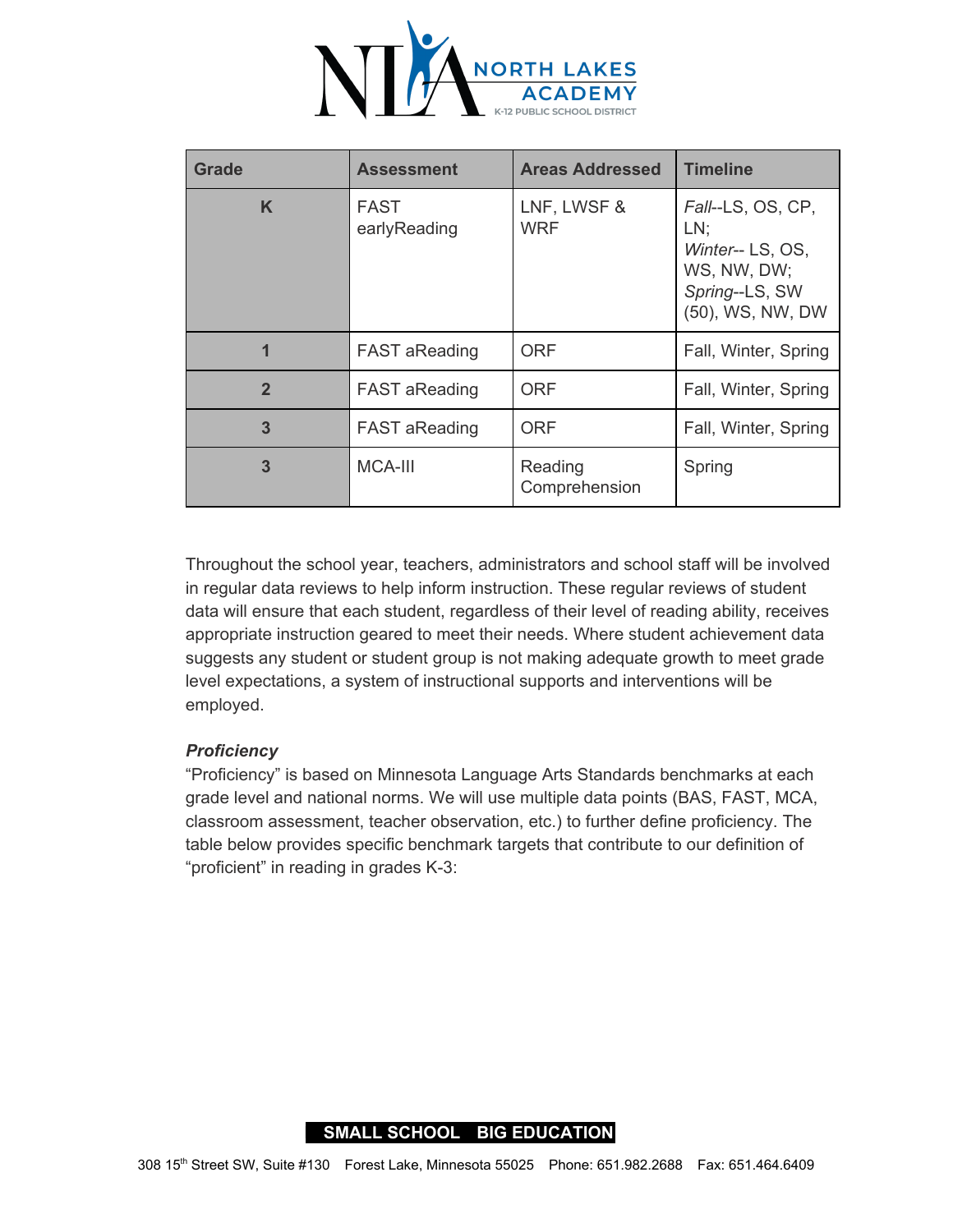

| <b>GRADE</b>   | <b>ASSESSMENT</b>                 | <b>PROFICIENCY</b>                                                                  |                                                                                                |                                                                                             |  |
|----------------|-----------------------------------|-------------------------------------------------------------------------------------|------------------------------------------------------------------------------------------------|---------------------------------------------------------------------------------------------|--|
| K              | <b>FAST</b>                       | Letter Name Fluency (LNF)<br>$Fall = 20$                                            | <b>Letter Word Sound Fluency</b><br>(LWSF)<br>$Fall>=5$<br>Winter $\ge$ = 26<br>Spring $>=$ 30 | <b>Word Reading Fluency</b><br>(WRF)<br>Spring $>= 20$                                      |  |
|                | <b>FAST</b>                       | <b>Word Reading Fluency</b><br>$Fall = 17$<br>Winter $\ge$ = 50<br>Spring $>= 67$   | <b>Letter Word Sound Fluency</b><br>$Fall>=27$                                                 | <b>Oral Reading Fluency</b><br>(RCBM)<br>$Fall = 34$<br>Winter $\ge$ = 55<br>Spring $>= 68$ |  |
| $\overline{2}$ | <b>FAST</b>                       | <b>Oral Reading Fluency</b><br>$Fall = 58$<br>Winter $>= 87$<br>Spring $>= 106$     |                                                                                                |                                                                                             |  |
| $\overline{3}$ | <b>FAST</b><br><b>MCA Reading</b> | <b>Oral Reading Fluency</b><br>$Fall = 90$<br>Winter $\ge$ = 116<br>Spring $>= 131$ | <b>MN Comprehensive</b><br><b>Assessments (MCA):</b><br>Spring = Meets or Exceeds              |                                                                                             |  |

#### *Intervention*

Teachers use progress monitoring data, classroom assessments, professional observation, and diagnostic assessments to ascertain student growth, benchmark students' achievement in grade level standards, and plan instruction to target student learning goals. Staff regularly review student data to help inform the literacy instruction that is most appropriate for all students. Intervention services are considered for students who score in the lowest quartile (25th percentile and below).

Through this process, NLA staff identifies students in need of additional instruction to reach grade level proficiency in reading, as well as those who require extensions. Students may enter or exit intervention throughout the school year to ensure students are receiving intervention with immediacy whenever data indicates additional instruction and time is needed to achieve grade level benchmarks.

#### *Core Instruction, Tiered Intervention and Supports*

NLA's framework for literacy development provides a tiered model of instruction and support for all students. Core elements include: clear identification of students' needs, a tiered system of support that is based on strong core instruction, regular, frequent monitoring of all students and changing interventions when students are not making progress to their expected level. Interventions and instructional support are available to students not reading at or above grade level in all grades. The goal for all students (whether those below, at, or above grade level) is to make one or more year of growth in reading every year.

All students are instructed in their targeted growth areas by a licensed teacher. Some identified students receive additional minutes of reading instruction in their school week. Services during the school day are provided in a variety of formats based on student needs. To minimize disruption to the school day, most intervention occurs during reading instructional time and WIN time.

Interventions may include:

• Additional flexible group instruction (phonemic awareness, phonics work, fluency work, comprehension, strategy application, writing to read, strategies, etc.)

#### **I SMALL SCHOOL BIG EDUCATION I**